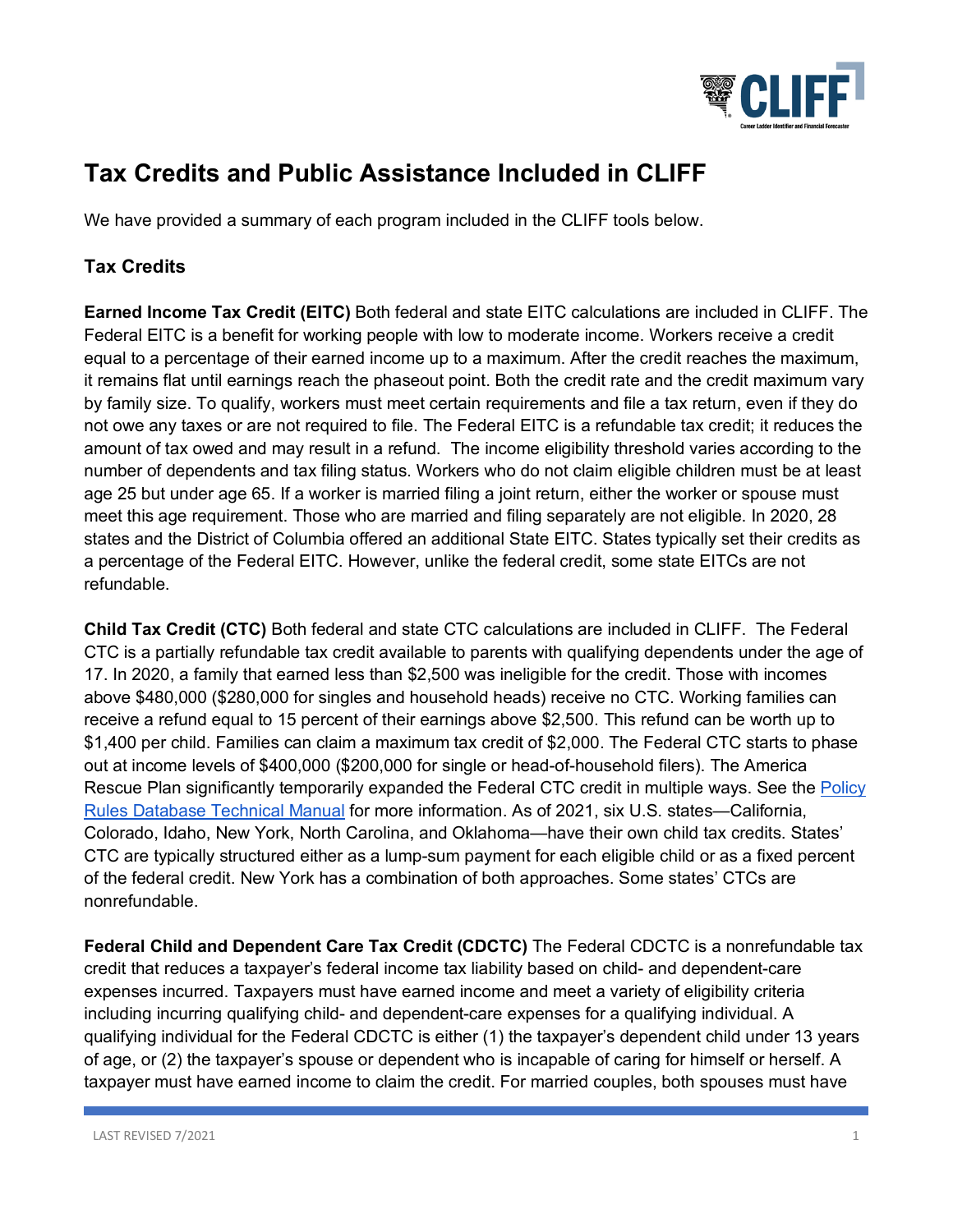

earnings unless one is a student or incapable of self-care. There is no upper income eligibility threshold—taxpayers at all income levels can claim the Federal CDCTC. Many lower-income taxpayers receive little or no credit since the credit is nonrefundable. As of 2020, 28 states and the District of Columbia had enacted their own state CDCTCs, the structure of which varies significantly by state. Some states have set their credits as a share of the federal credit while other states calculate it as a share of expenses. In some states, the credit is fully refundable, while in others it is nonrefundable.

## **Public Assistance**

**Supplemental Nutrition Assistance Program (SNAP)** This program is also known as food stamps and provides vouchers that can be exchanged for food. SNAP is available to individuals below statespecified income levels. Eligibility for SNAP depends on household income, housing expenses, and child care expenses. Some states also have asset tests. Note that the income eligibility rules described on the federal government's benefits website are not correct because they do not account for the fact that states sometimes use broad based categorical eligibility rules to extend eligibility beyond federal limits.

The Special Supplemental Nutrition Program for **Women, Infants, and Children (WIC)** provides supplemental foods, health care referrals, and nutrition education for low-income pregnant, breastfeeding, and non-breastfeeding postpartum women, and to infants and children up to age five who are found to be at nutritional risk.<sup>1</sup> WIC provides vouchers for specific types of foods — such as whole-grain bread, baby food, infant formula, and milk — as well as separate "cash value vouchers" that can be used to buy fruits and vegetables. WIC also provides infant formula to mothers who do not breastfeed. Note that only the value of food is estimated in CLIFF (not the other services provided). To be eligible for WIC, applicants must either have gross household income at or below 185 percent of the federal poverty level or be categorically eligible. An applicant who already receives SNAP (formerly food stamps), Medicaid, or Temporary Assistance for Needy Families cash assistance is categorically eligible for WIC. In addition to passing income tests, women are eligible while they are pregnant and for six months after the birth of the infant. Women who continue to breastfeed their infants beyond six months are eligible for WIC benefits for up to a year after childbirth. Children may be eligible up to their fifth birthday. $2$ 

**National School Lunch Program (NSLP)** provides free or reduced price school meals. The School Breakfast Program and National School Lunch Program are federally assisted meal programs operating in public and nonprofit private schools and residential child care institutions. They provide low-cost or no-cost breakfasts and lunches to children every school day. The maximum income for eligibility is 185 percent of the Federal Poverty Level. Children also gain categorical eligibility for free school lunch and breakfast if they are in a family that receives SNAP benefits or TANF cash assistance. In addition, all

 <sup>1</sup> https://www.fns.usda.gov/wic

<sup>2</sup> https://www.benefits.gov/news/article/412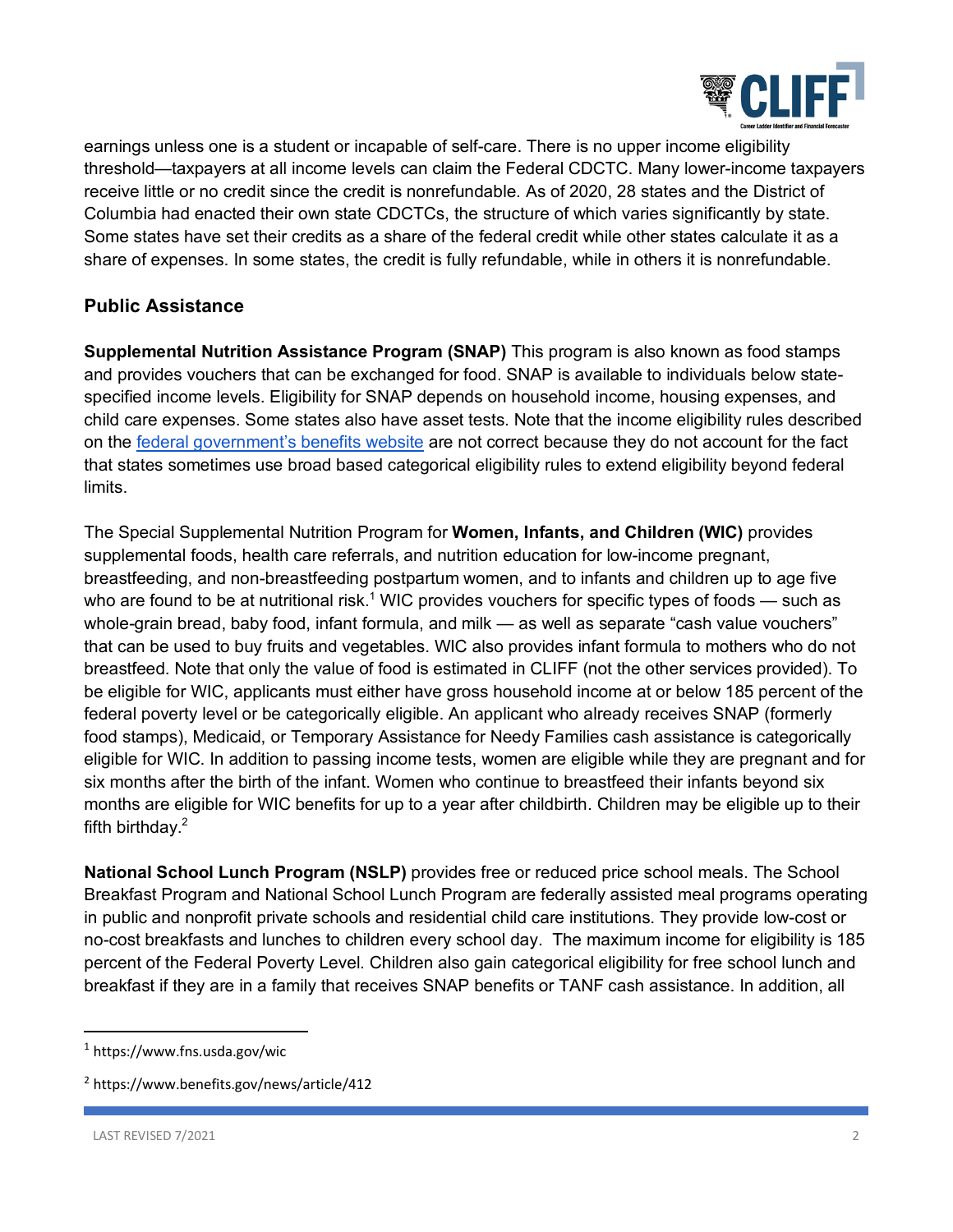

children at high-poverty schools, Community Eligible Provisions (CEP), designated by the U.S. The Department of Agriculture receives school meals at no charge. Note that CLIFF does not account for CEP schools when determining eligibility for SLP and NSLP.

**Medicaid** and **Children's Health Insurance Program (CHIP)** Medicaid provides health coverage to millions of Americans. Eligible recipients include low-income adults, children, pregnant women, elderly adults and people with disabilities. Medicaid is administered by states, according to federal requirements. The program is funded jointly by states and the federal government. CHIP is a program administered by the United States Department of Health and Human Services. It provides matching funds to states for health insurance to families with children. It is designed to cover uninsured children in families with incomes that are modest but too high to qualify for Medicaid. CHIP is run by individual states that are given flexibility in designing their policies with broad federal guidelines. There are no work requirements for Medicaid.

**Health Insurance Marketplace Subsidies/ACA** Health insurance marketplace subsidies (also referred to as "ACA" in CLIFF) provide subsidies for health insurance for those with incomes between 100 percent and 400 percent of the Federal Poverty Level. People pay a portion of their income toward health insurance. The amount of the individual responsibility portion varies by income level, age, and family size. The difference between the individual responsibility portion and the full cost of health insurance purchased on the health exchange is the estimated value of the program.

**Head Start** and Early Head Start. Children from birth to age five and pregnant women from families with incomes below the poverty guidelines are eligible for Head Start and Early Head Start services. Children younger than three are eligible for Early Head Start, and children at least three years old up to school age (typically five years in most states) are eligible for Head Start. Children from families receiving Temporary Assistance for Needy Families (TANF) or SSI are categorically eligible.<sup>3</sup> Children who are homeless or in foster care are eligible as well. Additionally, programs are allowed to enroll families whose incomes are below 130 percent of the poverty line, although the enrollment of these families are capped at 35 percent of participants.<sup>4</sup>

**Child Care Development Fund (CCDF) Subsidies** are funded by the child care development fund grant (CCDF). This program has a different name and different eligibility rules in each state. The Subsidized Child Care program provides subsidized daycare services to families below state-specified income levels. In almost all states, there is a different income threshold for initial enrollment and continuous enrollment. This lets families stay on the program as their income increases beyond the initial enrollment income threshold. Families pay a copay based on a sliding scale fee schedule, which varies at the county or state level. Note that Subsidized Child Care programs have a waitlist in many cities.

 <sup>3</sup> https://www.federalregister.gov/documents/2015/02/10/2015-02491/head-start-program

<sup>&</sup>lt;sup>4</sup>https://eclkc.ohs.acf.hhs.gov/policy/45-cfr-chap-xiii/1302-12-determining-verifying-documenting-eligibility and https://www.govinfo.gov/app/details/CFR-2010-title45-vol4/CFR-2010-title45-vol4-part1305/summary